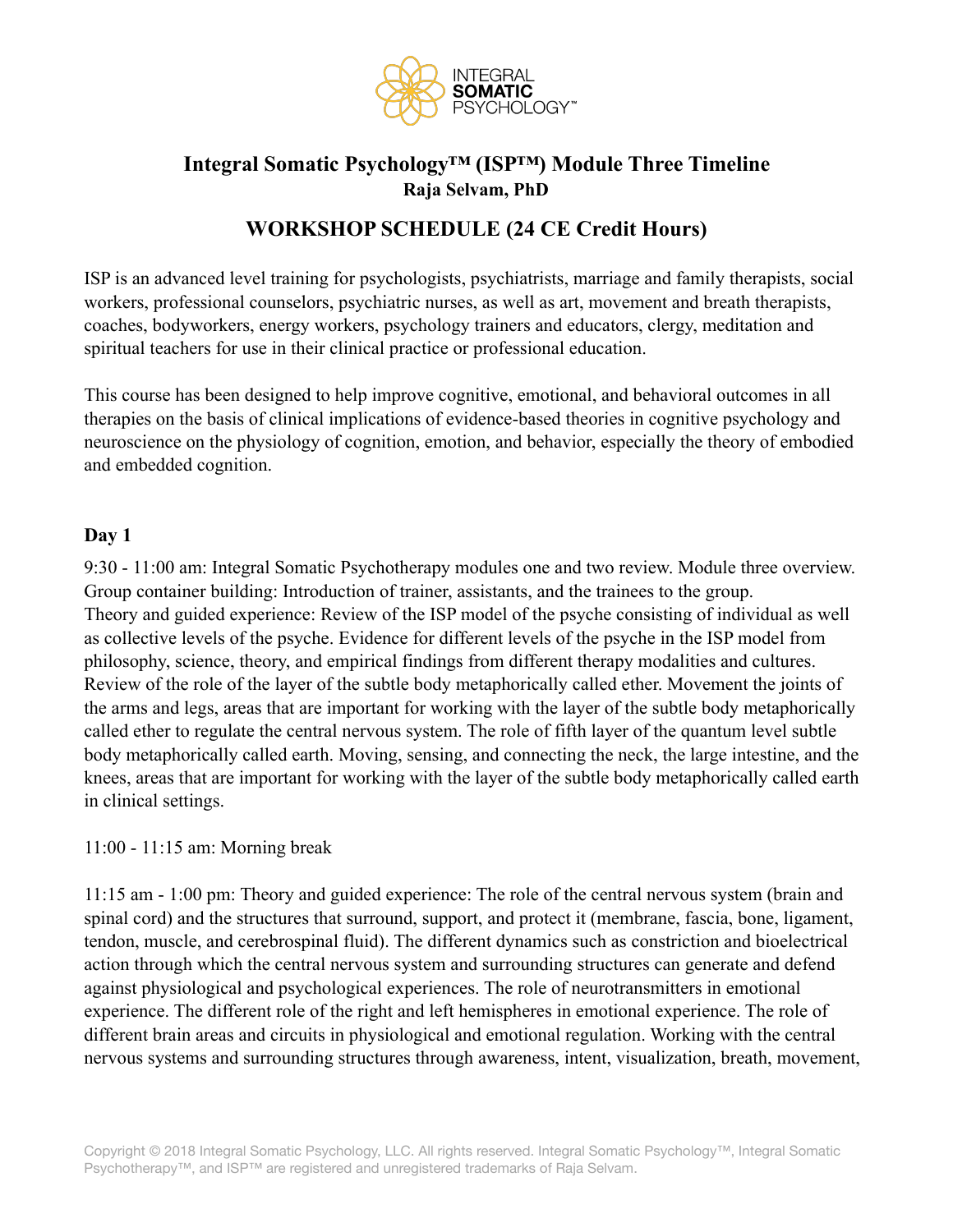etc. in clinical settings to improve cognitive, emotional, and behavioral outcomes. Questions, answers, and discussion.

1:00 - 2:30 pm: Lunch break.

2:30 - 4:00 pm: Clinical demonstration with a participant: Working with the four steps of emotional embodiment with the model of regulation with seven flows covered in module one with a special focus on working with the client's central nervous system areas of the brain and spinal cord and on connecting the neck, the large intestine, and the knees, areas that are important for working with the layer of the subtle body metaphorically called earth to improve cognitive, emotional, and behavioral outcomes. Follow-up questions, answers, and discussion.

4:00 - 4:15 pm: Afternoon break

4:15 - 6:00 pm: Clinical practice working with the four steps of emotional embodiment with the model of regulation with seven flow patterns covered in module one with a special focus on working with the central nervous system areas of the brain and spinal cord and on connecting the neck, the large intestine, and the knees, areas that are important for working with the layer of the subtle body metaphorically called earth. Debriefing of practice session.

#### **Day 2**

9:30 - 11:00 am: Theory and guided experience: The four levels of the collective psyche of the client. Working with the connection between the client's individual psyche and the first two levels of the client's collective psyche through the forehead. Working with structures in the individual brain and body to facilitate the connection between the first two levels of the collective psyche and the individual psyche clinical settings. Questions, answers, and discussion.

11:00 - 11:15 am: Morning break.

11:15am - 1:00 pm: Theory and guided practice: Review of the role of the layer of the quantum level subtle body, metaphorically called water, in the client's emotional experience. Sensing and connecting the chest and the upper arms, the pelvic area, and the feet, areas that are important to this layer of the subtle body. Its role in improving the connection between the first two levels of the collective and the individual. Review of role of the layer of the quantum level subtle body, metaphorically called air, in emotional experience. Moving, sensing, and connecting the chest area and the upper arms, large intestine and kidneys, and the lower legs, areas that are important to this layer of the subtle body in clinical settings to improve cognitive, emotional, and behavioral outcomes.

1:00 - 2:30 pm: Lunch break.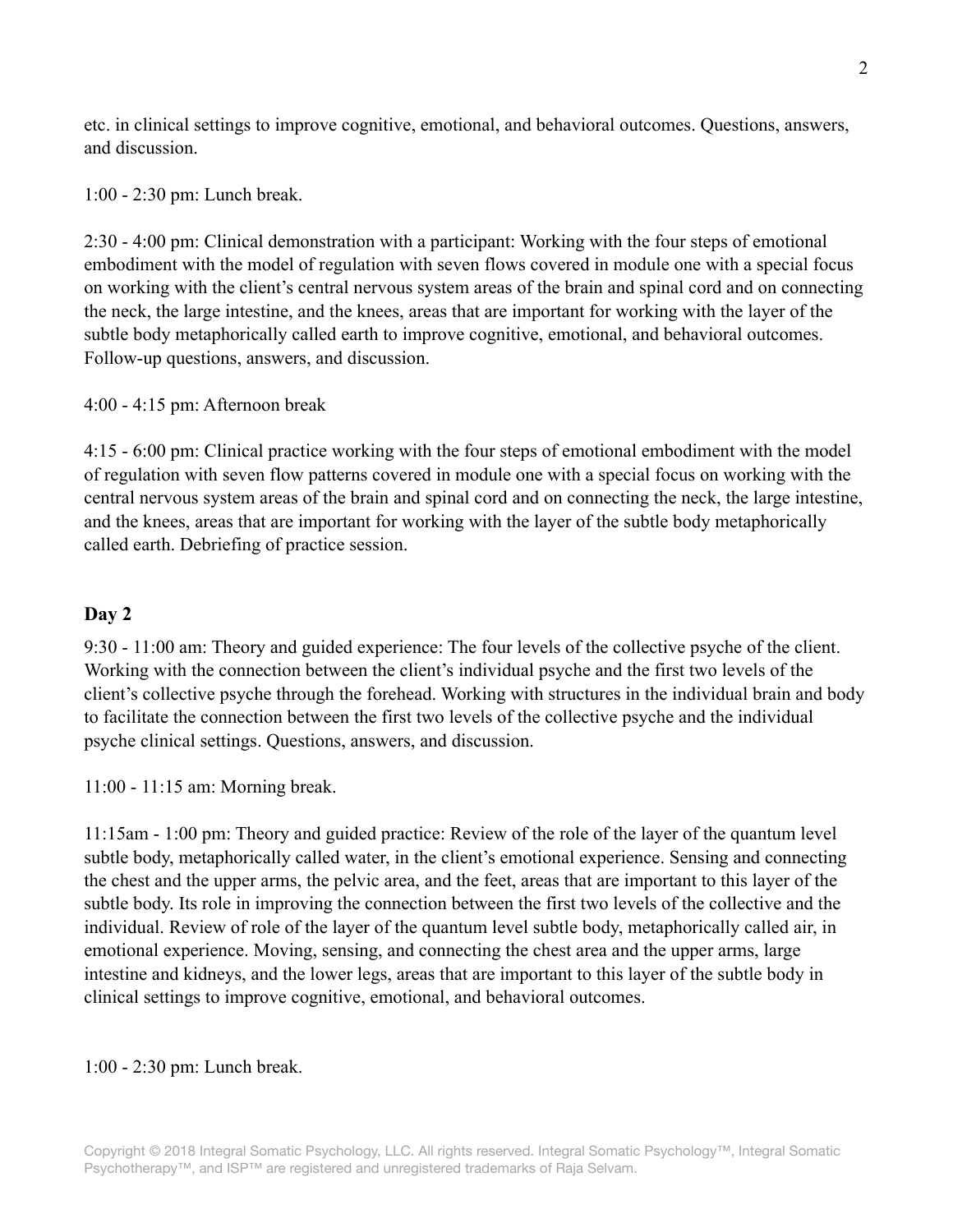2:30 - 4:00 pm: Clinical demonstration with a participant: Working with the four steps of emotional embodiment with a special focus on connecting the resources in the first two levels of the collective psyche to the individual psyche of the client and on working with either connecting the chest and the upper arms, the pelvic area, and the feet, areas that are important to the layer of the subtle body metaphorically called water or connecting the chest area and the upper arms, large intestine and kidneys, and the lower legs, areas that are important to the layer of the subtle body metaphorically called air. Follow-up questions, answers, and discussion.

4:00 - 4:15 pm: Afternoon break.

4:15 - 6:00 pm: Clinical practice working with the four steps of the client's emotional embodiment with a special focus on connecting the resources of the first two levels of the collective psyche to the individual psyche of the client and on working with either connecting the chest and the upper arms, the pelvic area, and the feet, areas that are important to the layer of the subtle body metaphorically called water or connecting the chest area and the upper arms, large intestine and kidneys, and the lower legs, areas that are important to the layer of the subtle body metaphorically called air. Debriefing of practice session.

### **Day 3**

9:30 - 11:00 am: Theory and guided experience: The third level of the collective psyche. Working with the connection between the individual psyche of the client to the third level of the collective psyche through the top of the head. Questions, answers, and discussion.

11:00 - 11:15 am: Morning break.

11:15 am - 1:00 pm: Theory and guided practice: The review of the role of the layer of the quantum level subtle body, metaphorically called fire, in the client's emotional experience. Its role in improving the connection between the individual psyche and the resources of the third level of the collective psyche. Moving, sensing and connecting the head, the respiratory diaphragm and digestive organs other than the large intestine, and the thighs areas that are important to this layer of the subtle body in clinical settings. Follow-up questions, answers, and discussion.

1:00 - 2:30 pm: Lunch break.

2:30 - 4:00 pm: Clinical demonstration, with a participant: Working with the four steps of emotional embodiment with a special focus on connecting the client's resources of the third level of the collective psyche to the individual psyche and on connecting the head, the respiratory diaphragm and digestive organs other than the large intestine, and the thighs, areas that are important to the layer of the subtle